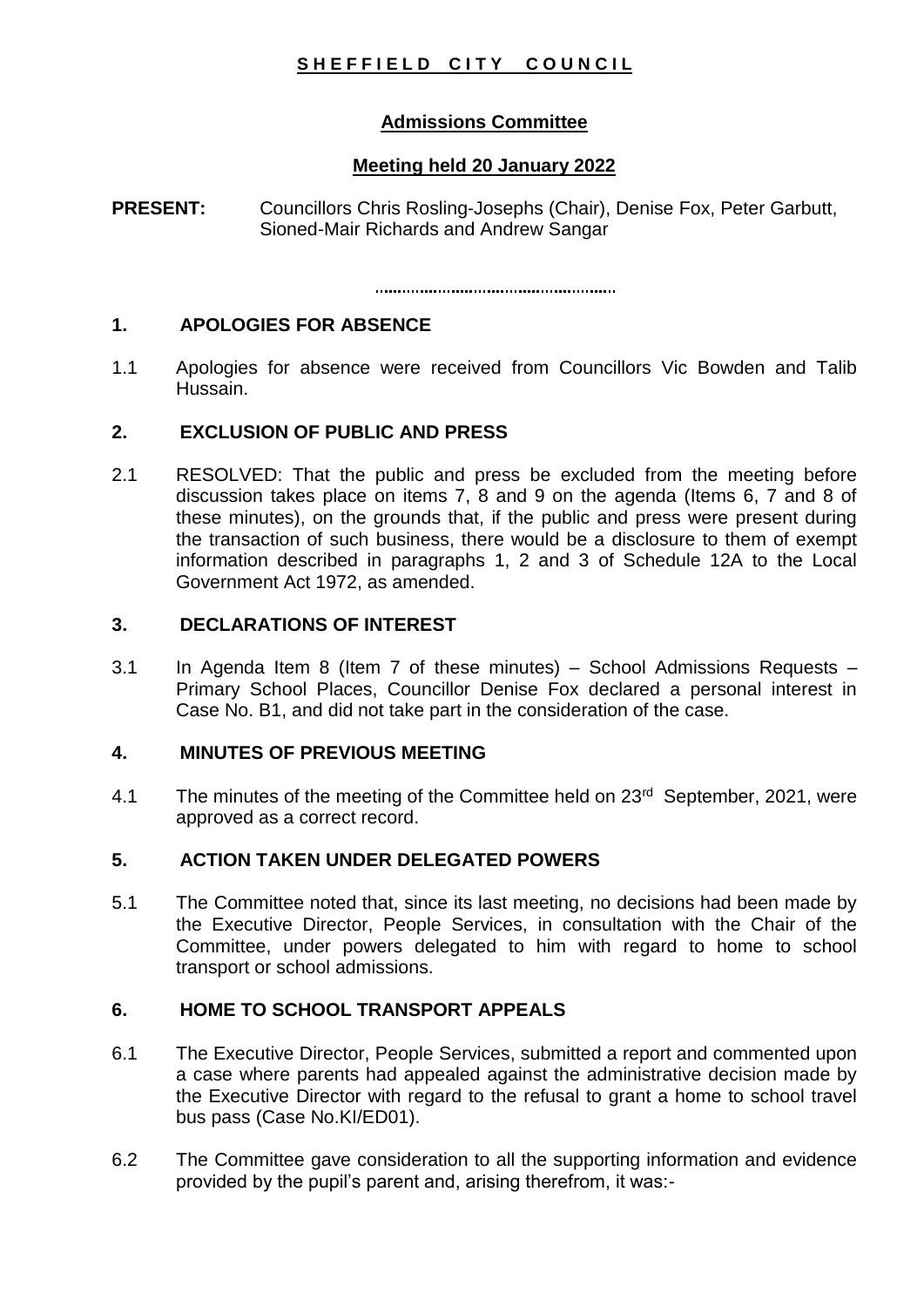6.3 RESOLVED: That the appeal be not upheld on the grounds that there are no exceptional circumstances demonstrated and, having regard to the Council's Home to School Transport Policy, the school that the pupil is requesting a pass for is not one of the three qualifying schools. (Case No.KI/ED01).

### **7. SCHOOL ADMISSION REQUESTS - PRIMARY SCHOOL PLACES**

- 7.1 The Executive Director, People Services, submitted reports and commented upon 24 cases where parents had expressed a wish for their children to be admitted to primary schools of their choice. The Executive Director stated that places in primary schools had been identified by the City Council, in accordance with the published admission criteria, and it had been agreed that the Executive Director would provisionally allocate places at those schools where there were places available, up to the standard number/admission limit. The Committee was requested to consider prioritising the pupils on waiting lists, within their respective categories, for admission if and when places become available.
- 7.2 The Committee gave consideration to all the supporting evidence and information provided by the pupils' parents including, in some cases, evidence and advice provided by voluntary or professional bodies and organisations and, arising therefrom, it was:-
- 7.3 RESOLVED: That (a) 13 pupils be not prioritised prior to the allocation of places, within their respective admission categories, on the grounds that the Committee considers that there are no exceptional educational, financial, medical or family circumstances demonstrated (Case Nos. AL1, B1, D2, H1, HiN1, HH1, HB1, L1, L2, NG1, NG2, NG3 and NF1);

(b) two pupils be prioritised within their admissions category of 'catchment' prior to the allocation of places, on the grounds that there are exceptional family and medical circumstances (Case Nos. D1 and NE1), respectively;

(c) three pupils be prioritised within their admissions category of 'sibling' prior to the allocation of places, on the grounds that there are exceptional medical circumstances (Case Nos. Be1, Br1 and S1); and

(d) six pupils be prioritised within their admissions category of 'non-catchment' prior to the allocation of places, on the grounds that there are exceptional medical circumstances (Case Nos. Bra1, E1, G1, HK1, Mo1, Mu1).

## **8. SCHOOL ADMISSION REQUESTS - SECONDARY SCHOOL PLACES**

8.1 The Executive Director, People Services, submitted reports and commented upon 36 cases where parents had expressed a wish for their children to be admitted to secondary schools of their choice. The Executive Director stated that places in secondary schools had been identified by the City Council, in accordance with the published admission criteria, and it had been agreed that the Executive Director would provisionally allocate places at those schools where there were places available, up to the standard number/admission limit. The Committee was